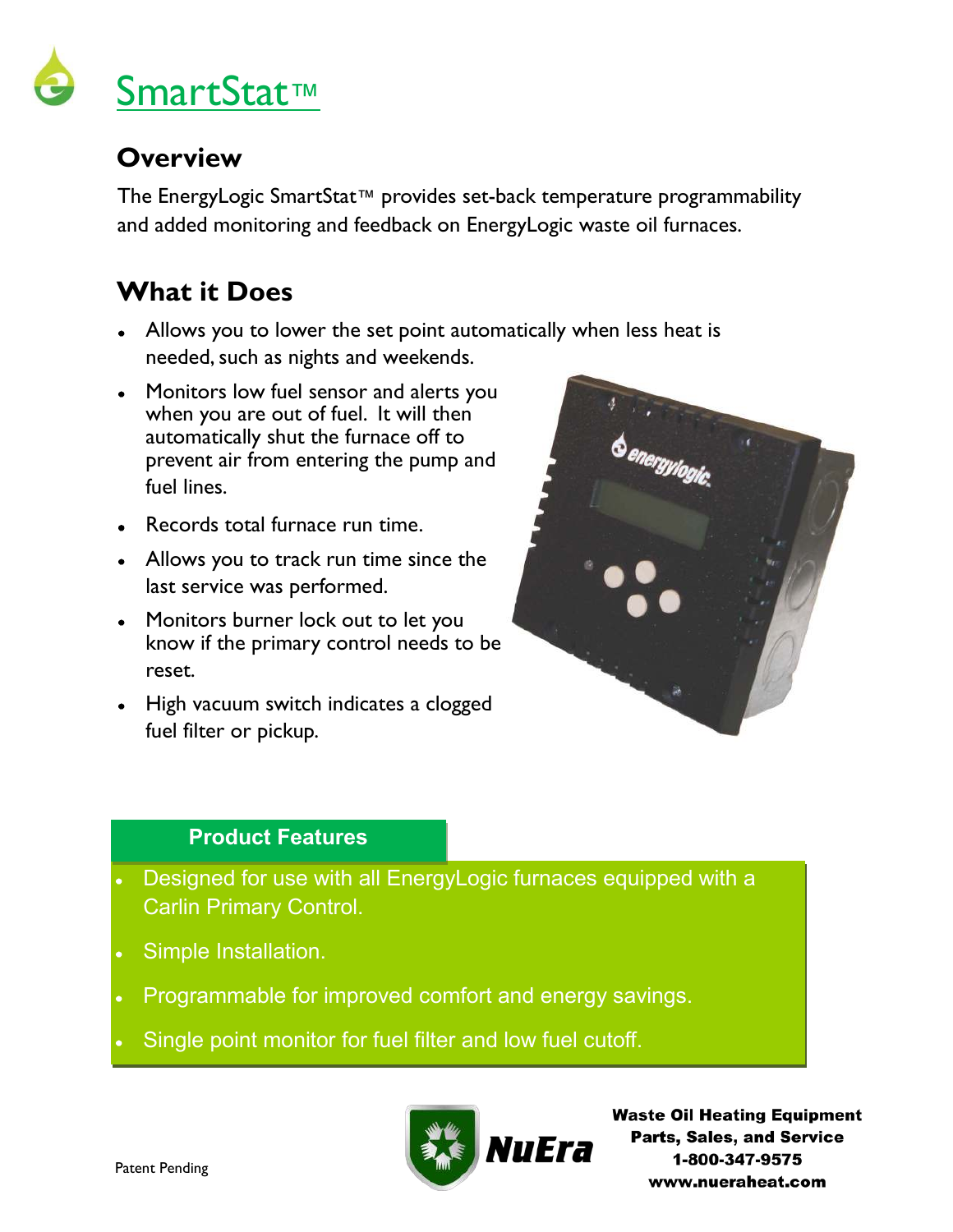# Wiring the SmartStat™



There are potential hazards associated with the installation of this product. Codes, regulations, and general safety rules should be followed at all times to prevent accidents leading to injury, death, and property damage.

Do not allow unqualified personnel to install and operate this product. Failure to install and maintain your WARNING system properly will void your warranty. Contact EnergyLogic for assistance.

The SmartStat™ operates on 115V/60 Hz electrical power. Turn power off at the circuit breaker and lock it A DANGER out prior to performing any work on the system. Make sure the thermostat is mounted to the junction box during normal use.



Installation Instructions:

- Designate a location for the SmartStat™ display with junction box  $\oslash$ . It is recommended to be within 6' of storage tank's low fuel cut-off switch and pump. If it needs to be further away, splices to the low voltage wires may be required. *NOTE: An un-switched 115V/60Hz connection will be required at the Display Junction Box.*
- Once the location has been decided, install the Compression Fitting  $\circledS$  on the Display Junction Box  $\circledS$ and mount to wall. All the low volt cables will enter through the Compression Fitting  $\mathcal{D}$ .
- Connect the Thermostat Wire Assy plug  $\oplus$  to the receptacle on the side of the burner box (See picture 2) and connect the other end to the Display  $\oslash$  using connections "TT" (See Picture 1).

(continued on next page)

98120041 Sep. 2013



**Waste Oil Heating Equipment Parts, Sales, and Service** 2 1-800-347-9575 www.nueraheat.com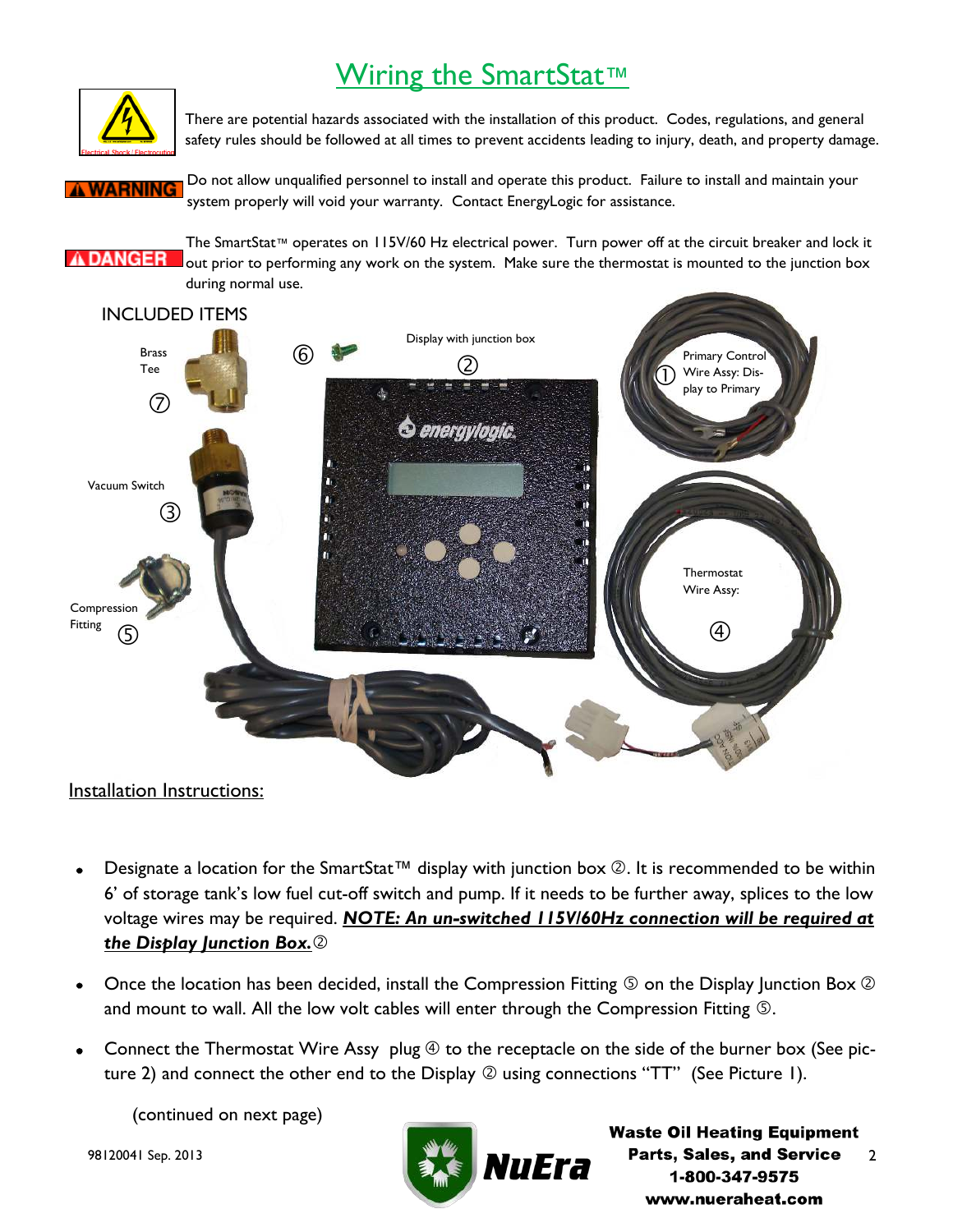Installation Instructions (cont):

- Connect the Primary Control Wire Assy  $\mathbb O$  to the Primary Control Alarm Output using the spade terminals (See Picture 2). Connect the other end to the Display  $\oslash$  using connections "AA" (See Picture 1).
- Install the Brass Tee  $\oslash$  on the metering pump inlet assembly. Mount the Vacuum Switch and the vacuum gauge on the Brass Tee  $\oslash$ . (For add – on, the vacuum gauge must be removed from the pump inlet assembly before installing the Brass Tee  $\oslash$  and then re-installed) (See Picture 5) Use the appropriate thread sealer. Do not use Teflon tape!
- Connect leads from vacuum switch on pump assembly (See Picture 3) to Display using connections  $\bullet$ "VS" (See Picture I).
- Connect Low Fuel Cut-Off wires (See Picture 4) to Display  $\oslash$  using connections "FS" (See Picture 1).
- Run 120V/60Hz to the Display Box from an un-switched circuit. Do not use the compression fitting, low volt entrance to the box. Install per local Electric Code. Connect ground to the box using the ground screw
- Connect line to "L" on the circuit board and neutral to "N" on the circuit board. (See Picture 1).
- Mount the display to the junction box with the two screws provided with the junction box. NOTE: HAND TIGHT ONLY! DRIVING THE SCREWS WITH A POWER TOOL WILL BREAK THE PLAS-TIC.



Wiring the SmartStat™

Connect spade end of Primary Control Wire Assy  $\mathbb O$ . Connect opposite end to "AA" of Display  $\oslash$ 

Plug in connector of Thermostat Wire Assy  $\Phi$ . Connect opposite end to "TT" of Display  $\oslash$ 



Picture 2 — Burner Assembly





**Waste Oil Heating Equipment** Parts, Sales, and Service 98120041 Sep. 2013 **1990 - 1990 - 1990 - 1990 - 1990 - 1990 - 1990 - 1990 - 1990 - 1990 - 1990 - 1990 - 1990 - 1990 - 1990 - 1990 - 1990 - 1990 - 1990 - 1990 - 1990 - 1990 - 1990 - 1990 - 1990 - 1990 - 1990 - 1990 - 1990** www.nueraheat.com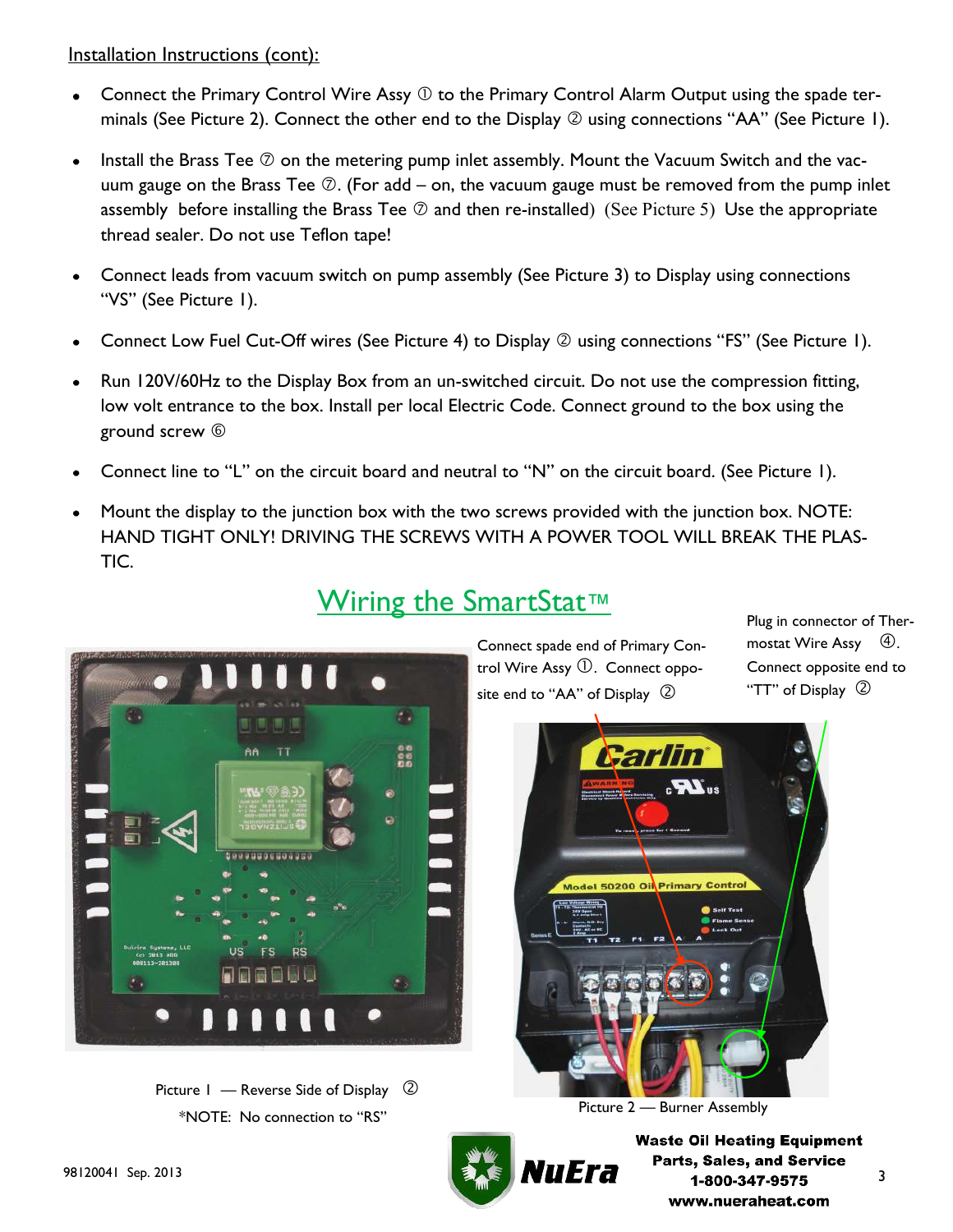# Wiring the SmartStat™ (cont)



Picture 3 — Metering Pump Vacuum Switch



Picture 4 — Low Fuel Cutoff, float switch in tank.

Install/Reinstall Vacuum Gauge

Install Brass T  $\oslash$ 

Picture 5 — Metering Pump Vacuum Switch



**Waste Oil Heating Equipment** Parts, Sales, and Service 1-800-347-9575 www.nueraheat.com

Install Vacuum Switch  $\circled{3}$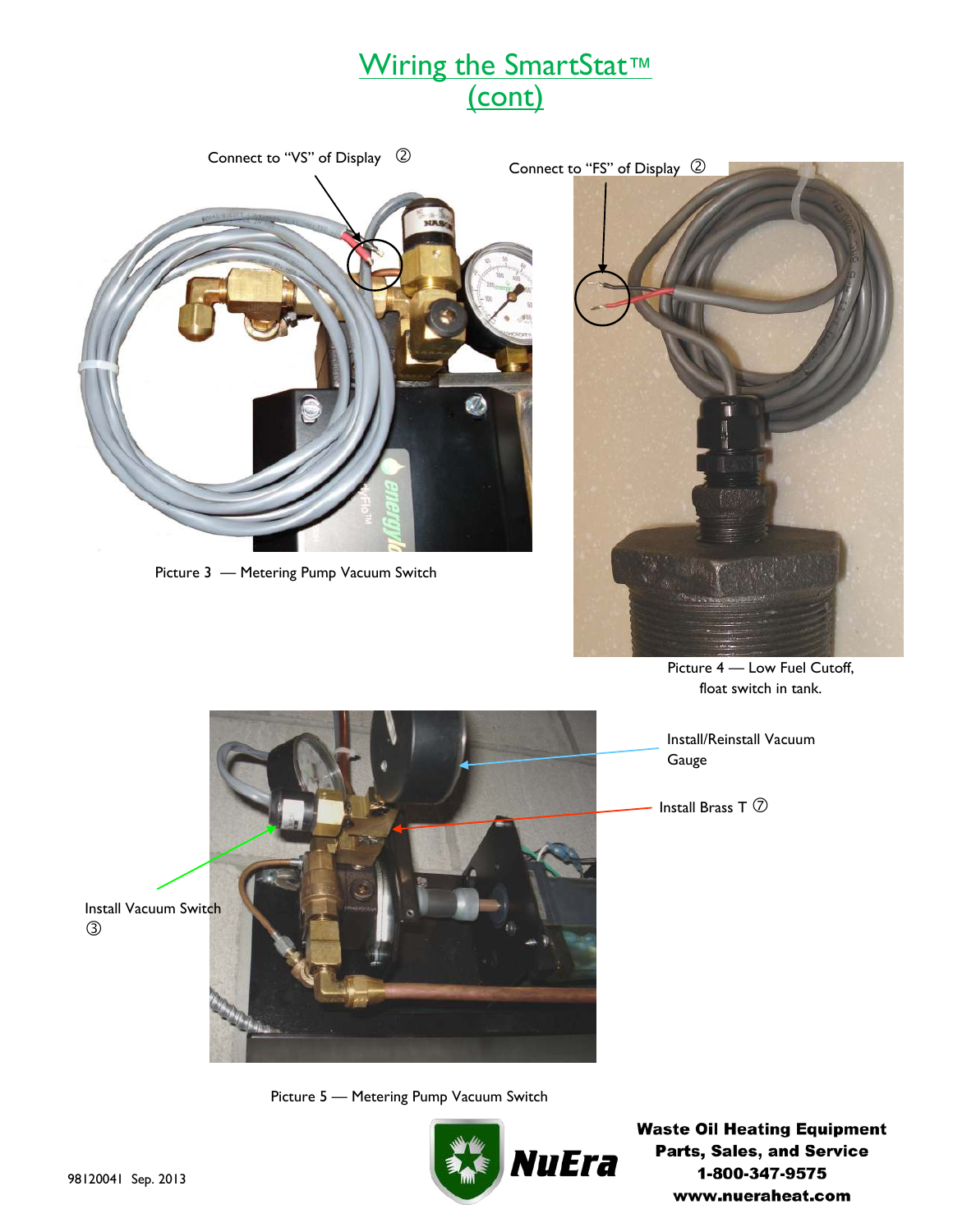#### SmartStat<sup>™</sup> Connection Diagram



NOTE: LOW VOLTAGE WIRE PAIRS ARE REVERSIBLE (CAN CONNECT TO EITHER TERMINAL ON DISPLAY).